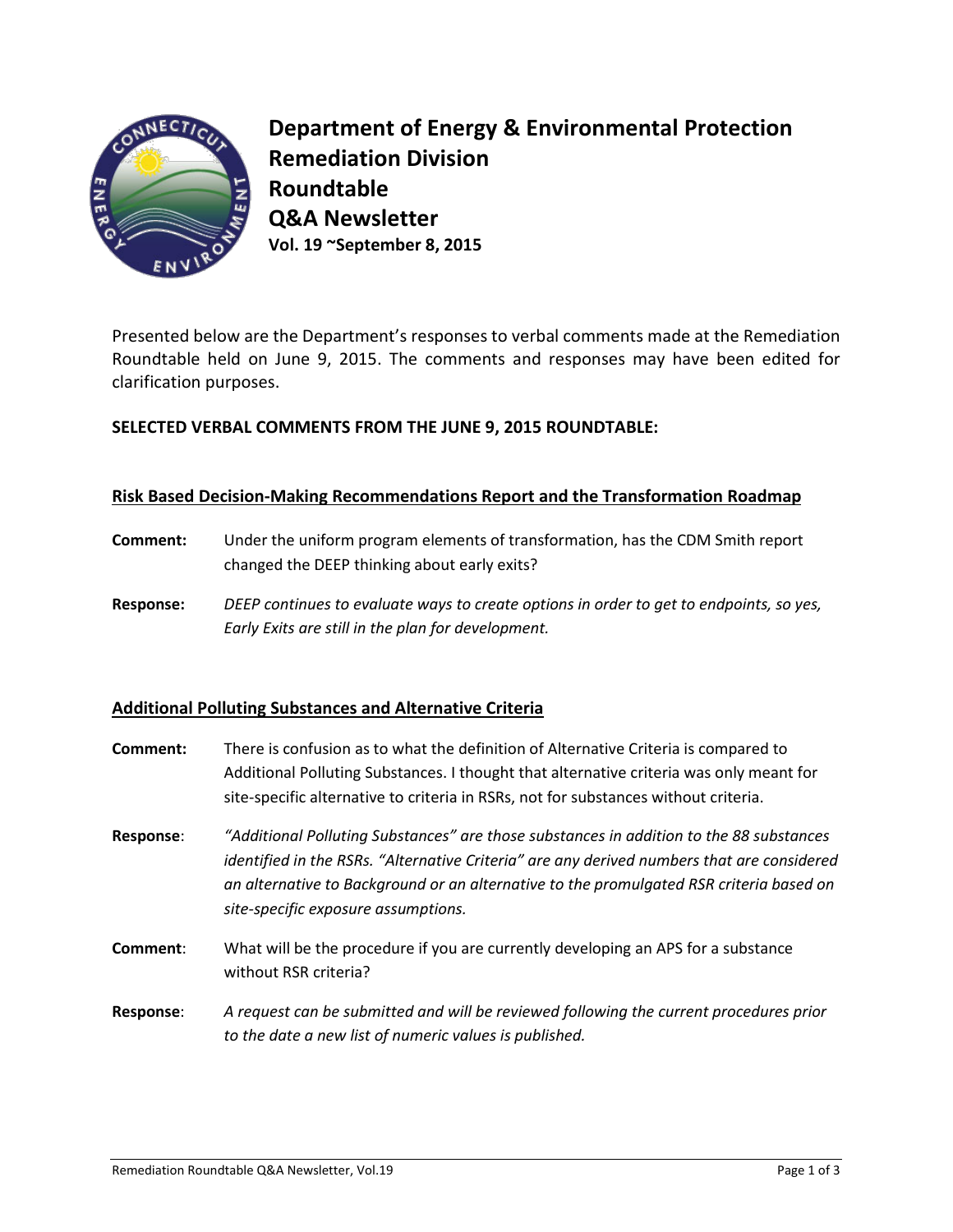- **Comment**: How can people withdraw a previous approval in order to use lower Alternative Criteria?
- **Response**: *A new request would have to be submitted if you would like to use any new APS/Alternative Criteria that are being developed. You would need to use ALL 2015 numbers in lieu of the prior approved values. If a party seeks approval of some but not all of the substances for which APS/Alternative Criteria was previously approved, the party will need to submit technical documentation on how the overall site risks remain protective in light of the request to use some but not all of the relevant 2015 values. Such a request would not be part of the fast-track process. More information will be available on the new webpage when it is posted.*
- **Comment**: Will there be Surface Water Protection Criteria for volatiles that did not have previously published criteria in 1996/2013?
- **Response**: *Yes, some numeric values will be available as Alternative Criteria.*
- **Comment**: Will the soon-to-be-posted numeric values for APS/Alternative Criteria change phenanthrene back to 0.077 ug/L instead of 23 ug/L?
- **Response**: *No. DEEP has been approving 23 ppb as an Alternative Criterion for SWPC. Though, as with any APS or Alternative Criteria, due to potential changes in toxicity and other information, there is no guarantee that numeric values approved in the past will be approved in the future, whether or not they have been posted on our webpage.*
- **Comment**: Will there continue to be the opportunity to calculate numbers ourselves for these values?
- **Response**: *Yes, however this can take more time to be approved.*

## **Analytical Methods for Petroleum Hydrocarbons**

*Questions and Answers provided at the Roundtable will be included in the response to comments on the Petroleum Hydrocarbon Guidance document.*

#### **Significant Environmental Hazard**

- **Comment**: When discussing the water supply hazard trigger for free product in a well is that a supply well?
- **Response**: *The presence of free product only triggers a significant hazard notification when it is present in a supply well, not in a nearby monitoring well. Note, however, that free product in a monitoring well that is near to and/or contributing to a surface water body*